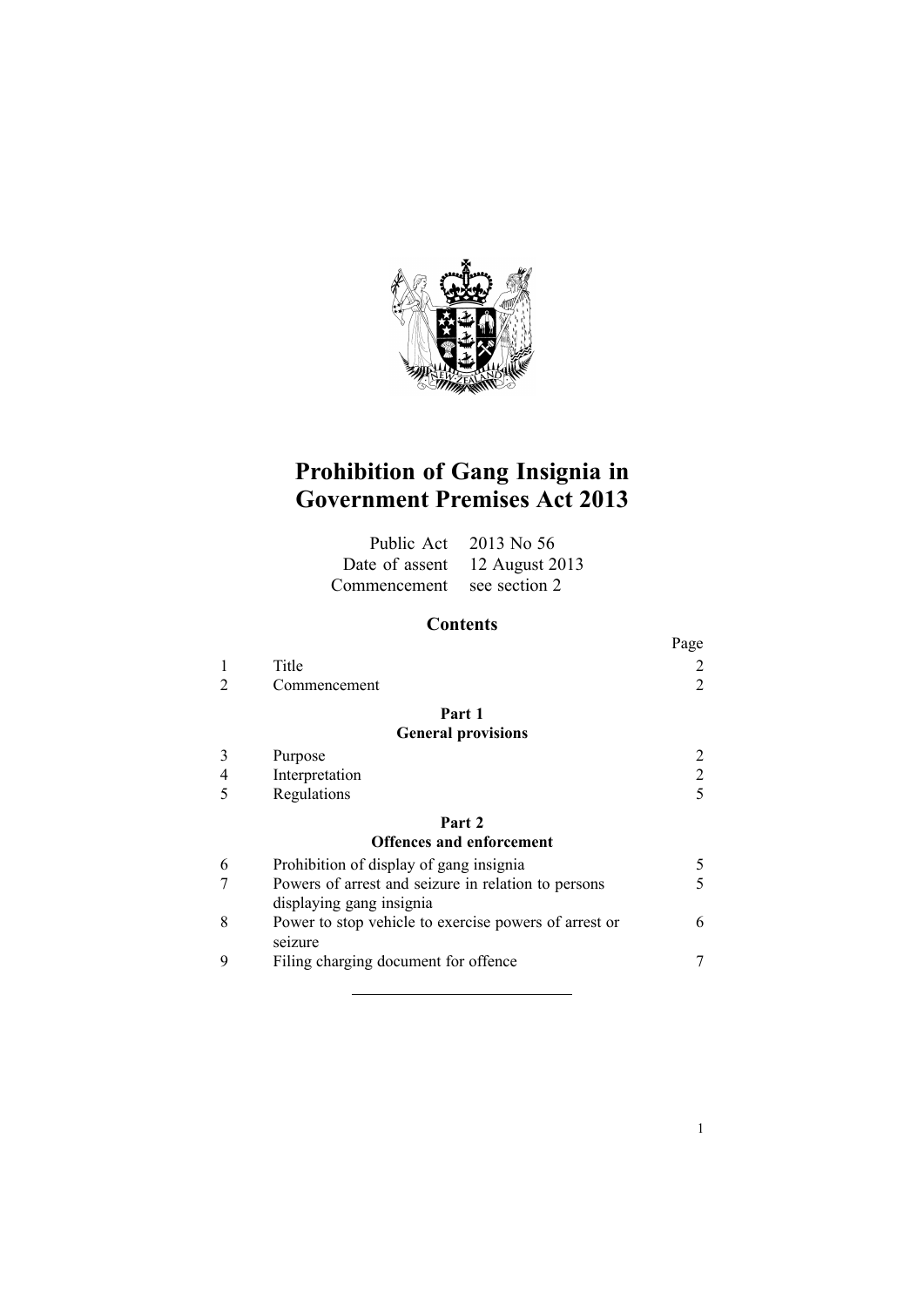### <span id="page-1-0"></span>**The Parliament of New Zealand enacts as follows:**

#### **1 Title**

This Act is the Prohibition of Gang Insignia in Government Premises Act 2013.

#### **2 Commencement**

This Act comes into force on the day after the date on which it receives the Royal assent.

## **Part 1 General provisions**

### **3 Purpose**

The purpose of this Act is to prohibit the display of gang insignia on premises of departments of the Public Service, the Police, Crown entities, local authorities, and schools.

### **4 Interpretation**

In this Act, unless the context otherwise requires,—

**Crown entity** has the same meaning as in [section](http://www.legislation.govt.nz/pdflink.aspx?id=DLM329641) 7 of the Crown Entities Act 2004

**department** means any department specified in [Schedule](http://www.legislation.govt.nz/pdflink.aspx?id=DLM130706) 1 of the State Sector Act 1988

**district health board** means <sup>a</sup> district health board established by or under [section](http://www.legislation.govt.nz/pdflink.aspx?id=DLM80802) 19 of the New Zealand Public Health and Disability Act 2000

**gang** means any organisation, association, or group of persons—

- (a) that is known by <sup>a</sup> name that is the same as, or substantially similar to, any of the following:
	- (i) Aotearoa Natives:
	- (ii) Bandidos MC:
	- (iii) Black Power:
	- (iv) Devils Henchmen MC:
	- (v) Epitaph Riders:
	- (vi) Filthy Few MC:
	- (vii) Forty-Five MC: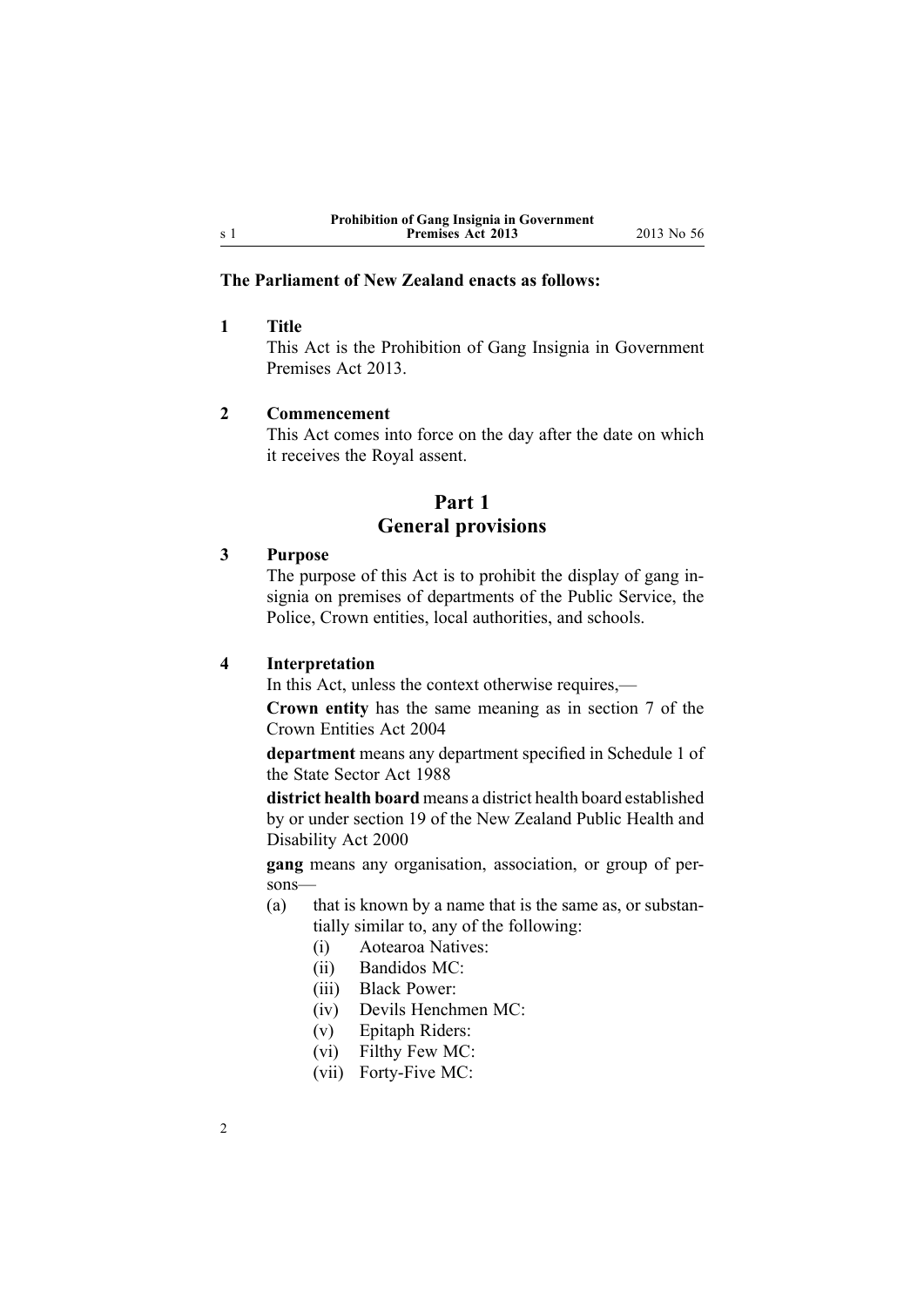#### **Prohibition of Gang Insignia in Government Premises Act 2013** Part 1 <sup>s</sup> 4

- (viii) Greasy Dogs MC:
- (ix) Head Hunters MC:
- (x) Hells Angels MC:
- (xi) Highway 61 MC:
- (xii) Hu-Hu MC:
- (xiii) Killerbeez:
- (xiv) King Cobras:
- (xv) Lone Legion MC:
- (xvi) Lost Breed MC:
- (xvii) Magogs MC:
- (xviii) Mongrel Mob:
- (xix) Mangu Kaha:
- (xx) Mothers MC:
- (xxi) Nomads:
- (xxii) Outcasts MC:
- (xxiii) Outlaws MC:
- (xxiv) Rebels MC:
- (xxv) Red Devils MC:
- (xxvi) Road Nights MC:
- (xxvii) Satans Slaves MC:
- (xxviii) Sinn Fein MC (not being <sup>a</sup> branch, or an associated organisation, of the political party known by <sup>a</sup> similar name):
- (xxix) Southern Vikings MC:
- (xxx) Storm Troopers:
- (xxxi) Taupiri MC:
- (xxxii) Tribal Huk:
- (xxxiii) Tribesmen MC:
- (xxxiv) Tyrants MC; or
- (b) identified in regulations made under section 5

#### **gang insignia**—

- (a) means <sup>a</sup> sign, symbol, or representation commonly displayed to denote membership of, an affiliation with, or suppor<sup>t</sup> for <sup>a</sup> gang, not being <sup>a</sup> tattoo; and
- (b) includes any item of clothing to which <sup>a</sup> sign, symbol, or representation referred to in paragraph (a) is attached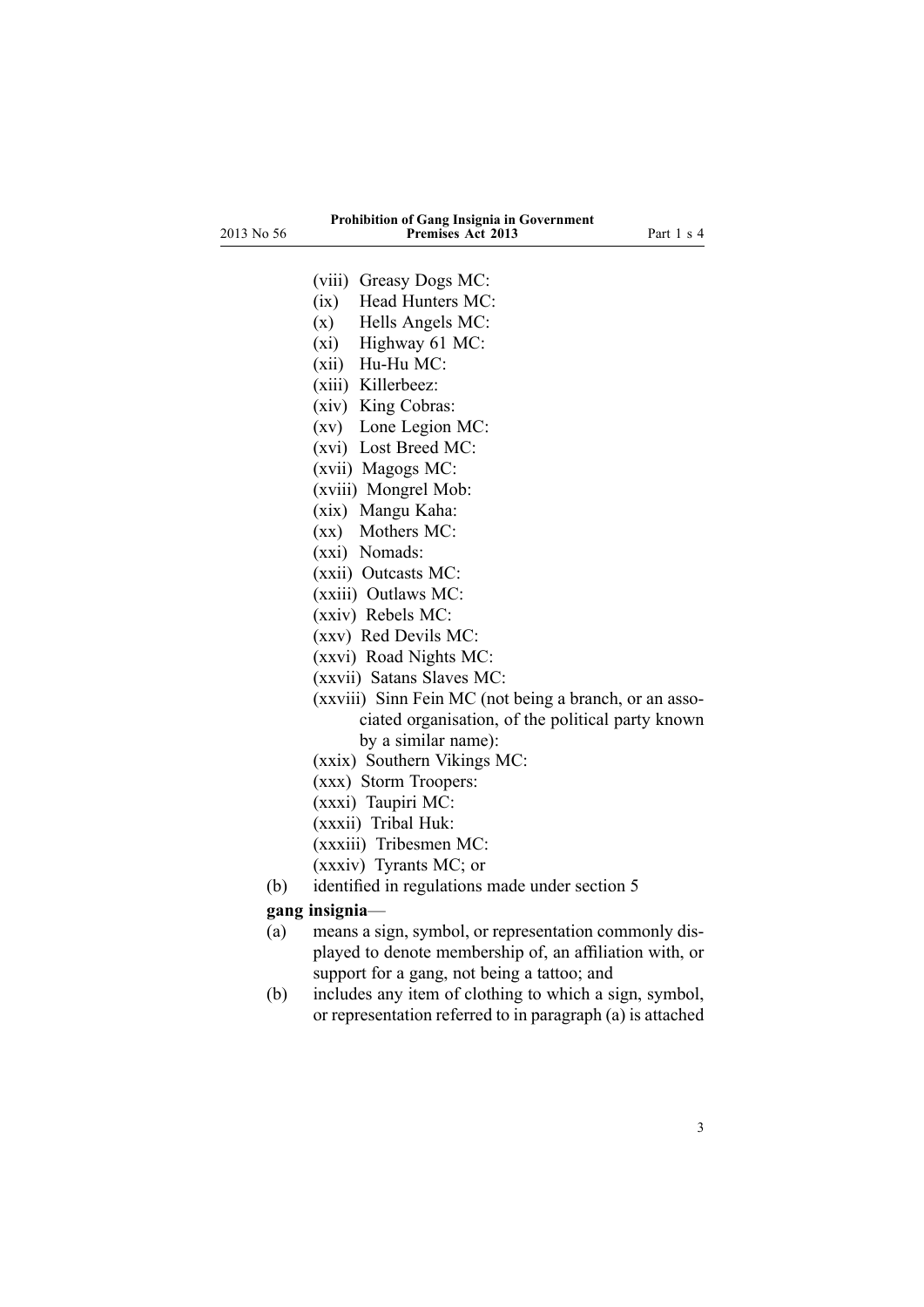#### **Government premises**—

- (a) means the whole or par<sup>t</sup> of any structure (including any associated grounds) that is owned by, or is under the control of,—
	- (i) the Crown, acting through <sup>a</sup> department, the Police, or <sup>a</sup> Crown entity; or
	- (ii) <sup>a</sup> local authority; and
- (b) includes the buildings and grounds of any school; and
- (c) includes the grounds of—
	- (i) any public hospital or health facility that is owned by, or is under the control of, <sup>a</sup> district health board; and
	- (ii) any public swimming pool or aquatic centre that is owned by, or is under the control of, <sup>a</sup> local authority; but
- (d) excludes any residential dwelling that is owned by, or is under the control of, Housing New Zealand Corporation or <sup>a</sup> local authority

**integrated school** has the same meaning as in section [145\(1\)](http://www.legislation.govt.nz/pdflink.aspx?id=DLM182064) of the Education Act 1989

**local authority** has the same meaning as in [section](http://www.legislation.govt.nz/pdflink.aspx?id=DLM170881) 5(1) of the Local Government Act 2002

**Police** has the same meaning as in [section](http://www.legislation.govt.nz/pdflink.aspx?id=DLM1102132) 4 of the Policing Act 2008

**school** means any of the following:

- (a) <sup>a</sup> State school:
- (b) an integrated school:
- (c) any other school in respec<sup>t</sup> of which the Crown pays, or authorises the paymen<sup>t</sup> of, either or both—
	- (i) grants:
	- (ii) teachers' salaries:
- (d) <sup>a</sup> licensed early childhood education and care centre within the meaning of [section](http://www.legislation.govt.nz/pdflink.aspx?id=DLM187091) 309 of the Education Act 1989:
- (e) <sup>a</sup> playgroup within the meaning of [section](http://www.legislation.govt.nz/pdflink.aspx?id=DLM187091) 309 of the Education Act 1989 for which <sup>a</sup> certificate issued under regulations under that Act is held and in respec<sup>t</sup> of which the Crown pays, or authorises the paymen<sup>t</sup> of, grants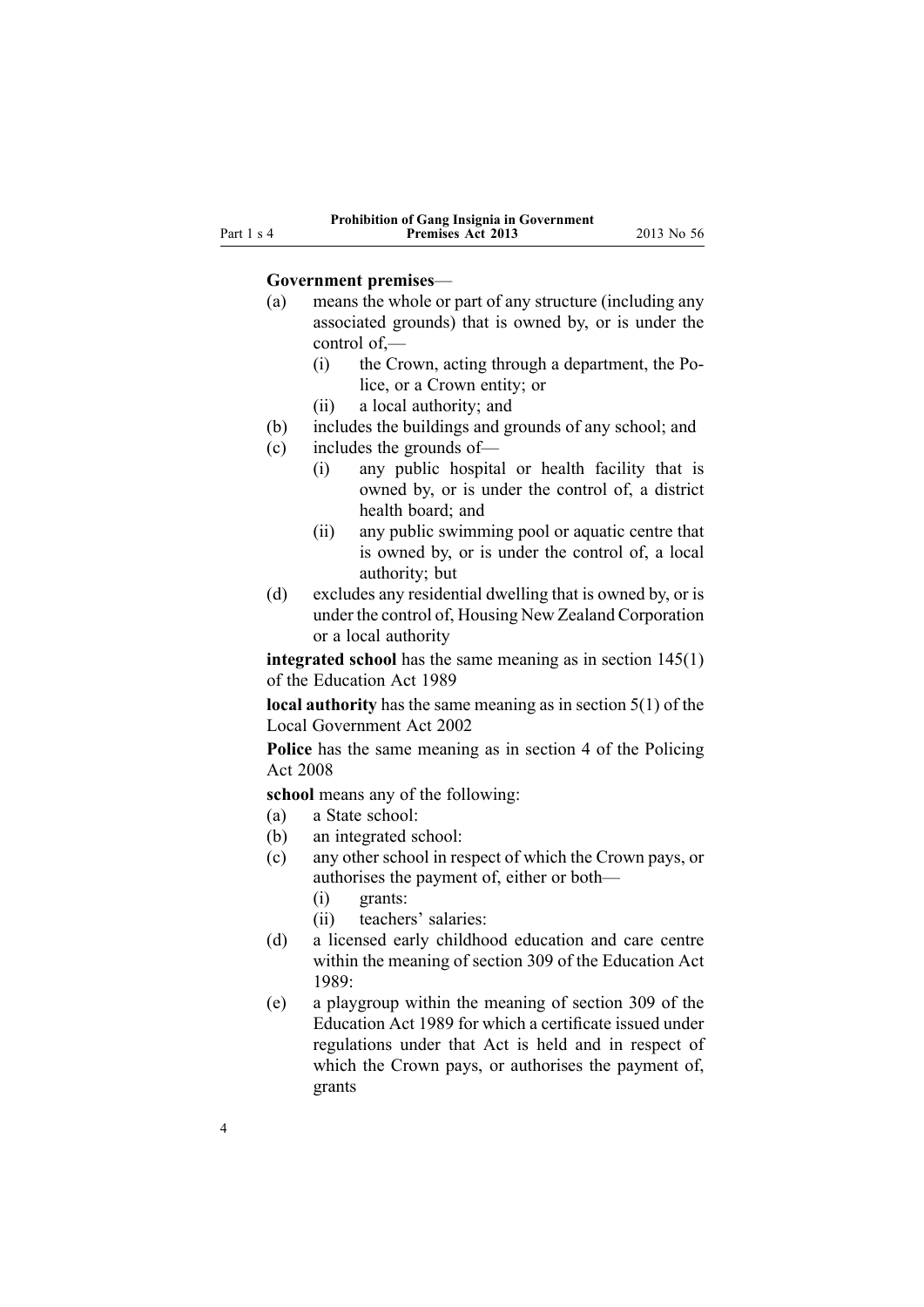<span id="page-4-0"></span>**State school** has the same meaning as in section [145\(1\)](http://www.legislation.govt.nz/pdflink.aspx?id=DLM182064) of the Education Act 1989

**structure** includes <sup>a</sup> temporary structure, <sup>a</sup> movable structure, <sup>a</sup> structure for the storage of machinery or chattels, and <sup>a</sup> structure for the containment of animals.

## **5 Regulations**

- (1) The Governor-General may, on the recommendation of the Minister of Police, by Order in Council, make regulations for the purpose of identifying an organisation, association, or group of persons as <sup>a</sup> gang for the purposes of this Act.
- (2) The Minister of Police may not make <sup>a</sup> recommendation under subsection (1) unless he or she is satisfied on reasonable grounds that the organisation, association, or group proposed to be identified has the following characteristics:
	- (a) a common name or common identifying signs, symbols, or representations; and
	- (b) its members, associates, or supporters individually or collectively promote, encourage, or engage in criminal activity.

## **Part 2 Offences and enforcement**

## **6 Prohibition of display of gang insignia**

- (1) No person may display gang insignia at any time in Government premises.
- (2) Every person who, without reasonable excuse, contravenes subsection (1) commits an offence and is liable on conviction to <sup>a</sup> fine not exceeding \$2,000.
- (3) Without limitation, and to avoid doubt, <sup>a</sup> Judge may apply [sec](http://www.legislation.govt.nz/pdflink.aspx?id=DLM393968)[tion](http://www.legislation.govt.nz/pdflink.aspx?id=DLM393968) 128 of the Evidence Act 2006 in deciding whether <sup>a</sup> sign, symbol, or representation is gang insignia for the purposes of this Act.

Compare: 2009 No 1 (L) <sup>s</sup> [12](http://www.legislation.govt.nz/pdflink.aspx?id=DLM1634221)

## **7 Powers of arrest and seizure in relation to persons displaying gang insignia**

(1) A constable may, without warrant,—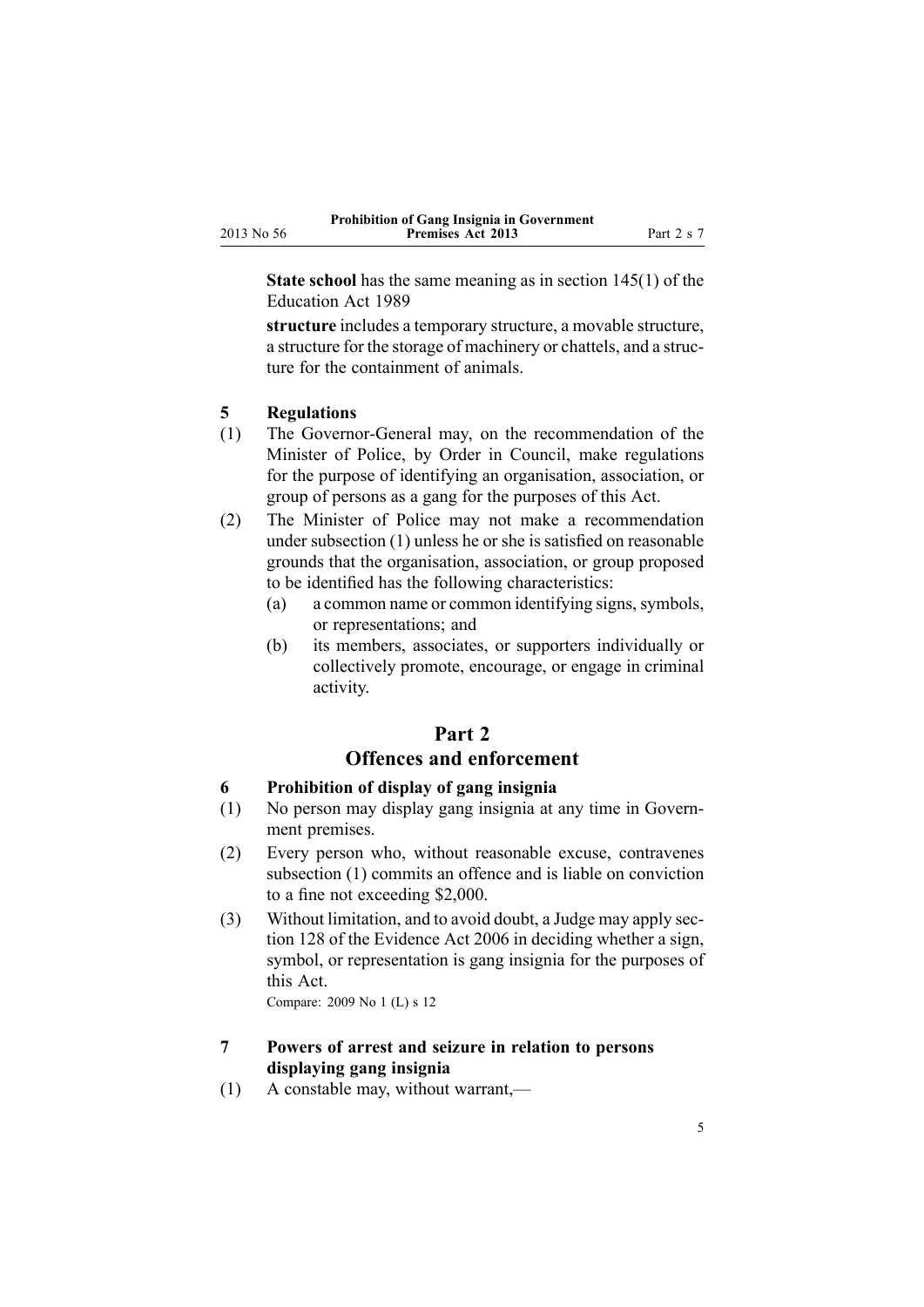<span id="page-5-0"></span>

|            | <b>Prohibition of Gang Insignia in Government</b> |            |
|------------|---------------------------------------------------|------------|
| Part 2 s 8 | <b>Premises Act 2013</b>                          | 2013 No 56 |

- (a) arrest <sup>a</sup> person who the constable has good cause to suspect has committed an offence against [section](#page-4-0)  $6(2)$ :
- (b) seize and remove gang insignia (by the use of force if necessary) that has been or is being displayed in Government premises.
- (2) Gang insignia seized under subsection (1)(b) are forfeited to the Crown if the person from whom the gang insignia is taken pleads guilty to, or is convicted of, an offence against [section](#page-4-0) [6\(2\)](#page-4-0).
- (3) If gang insignia are forfeited to the Crown under subsection (2), the gang insignia may be destroyed or otherwise disposed of as the court, either at the time of the conviction for the offence under [section](#page-4-0) 6(2) or on <sup>a</sup> subsequent application, directs.

Compare: 2009 No 1 (L) <sup>s</sup> [13](http://www.legislation.govt.nz/pdflink.aspx?id=DLM1152878)

## **8 Power to stop vehicle to exercise powers of arrest or seizure**

- (1) A constable may stop <sup>a</sup> vehicle without <sup>a</sup> warrant to exercise either or both of the powers in [section](#page-4-0) 7(1) in relation to <sup>a</sup> person if the constable has reasonable grounds to believe that the person is in or on the vehicle.
- (2) A constable who stops <sup>a</sup> vehicle under subsection (1) must—
	- (a) be wearing <sup>a</sup> uniform or distinctive cap, hat, or helmet with <sup>a</sup> badge of authority affixed to that cap, hat, or helmet; or
	- (b) be following immediately behind the vehicle in <sup>a</sup> motor vehicle displaying flashing blue lights, or flashing blue and red lights, and sounding <sup>a</sup> siren.
- (3) A constable exercising the stopping power conferred by subsection (1) must, immediately after the vehicle has stopped,—
	- (a) identify himself or herself to the driver of the vehicle; and
	- (b) tell the driver that the stopping power is being exercised under this section for the purpose of exercising powers under [section](#page-4-0) 7(1); and
	- (c) if not in uniform and if so required, produce evidence that he or she is <sup>a</sup> constable.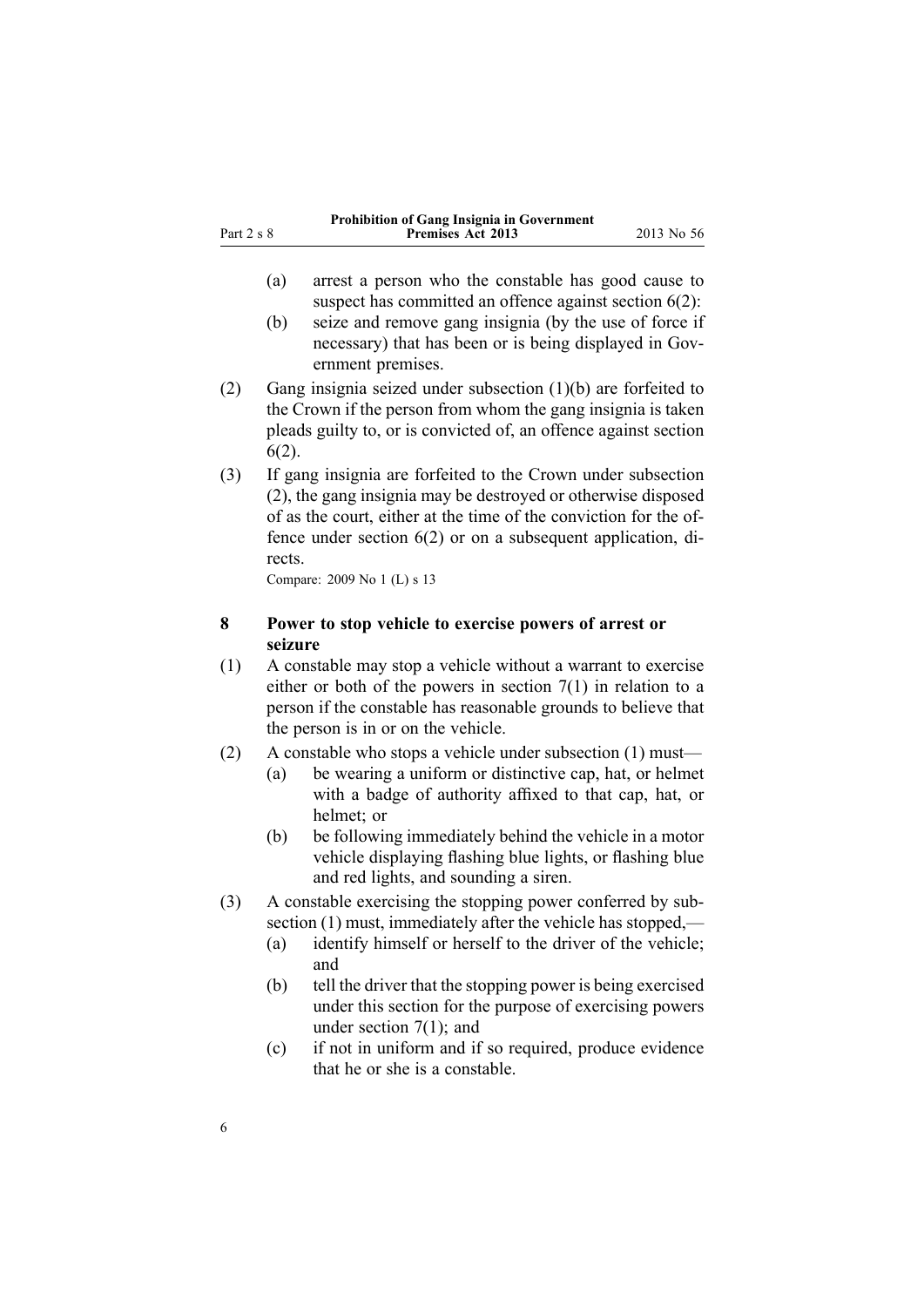<span id="page-6-0"></span>

| <b>Prohibition of Gang Insignia in Government</b> |                          |            |
|---------------------------------------------------|--------------------------|------------|
| 2013 No 56                                        | <b>Premises Act 2013</b> | Part 2 s 9 |

- (4) Without limiting [section](#page-4-0)  $7(1)$ , a constable exercising the stopping power conferred by subsection (1) may do any 1 or more of the following:
	- (a) search the vehicle to locate <sup>a</sup> person referred to in subsection  $(1)$ :
	- (b) search the vehicle to locate gang insignia that the constable may seize under section [7\(1\)\(b\)](#page-4-0):
	- (c) require any person in or on the vehicle to state his or her name, address, and date of birth, or any of those particulars that the constable may specify:
	- (d) require the vehicle to remain stopped for as long as is reasonably necessary to exercise the powers—
		- (i) in paragraphs  $(a)$ ,  $(b)$ , and  $(c)$ ; and
		- (ii) in [section](#page-4-0)  $7(1)$ , in relation to a person referred to in subsection (1) of this section.
- (5) Every person commits an offence and is liable on conviction to <sup>a</sup> fine not exceeding \$1,000 who, without reasonable excuse,—
	- (a) fails to stop as soon as practicable when required to do so by <sup>a</sup> constable exercising the power conferred by this section; or
	- (b) fails to comply with <sup>a</sup> requirement of <sup>a</sup> constable under subsection  $(4)(c)$  or  $(d)$ .

Compare: 2009 No 1 (L) <sup>s</sup> [14](http://www.legislation.govt.nz/pdflink.aspx?id=DLM1634222)

## **9 Filing charging document for offence**

Only <sup>a</sup> constable may file <sup>a</sup> charging document for an offence against this Act.

Compare: 2009 No 1 (L) <sup>s</sup> [15](http://www.legislation.govt.nz/pdflink.aspx?id=DLM1634223)